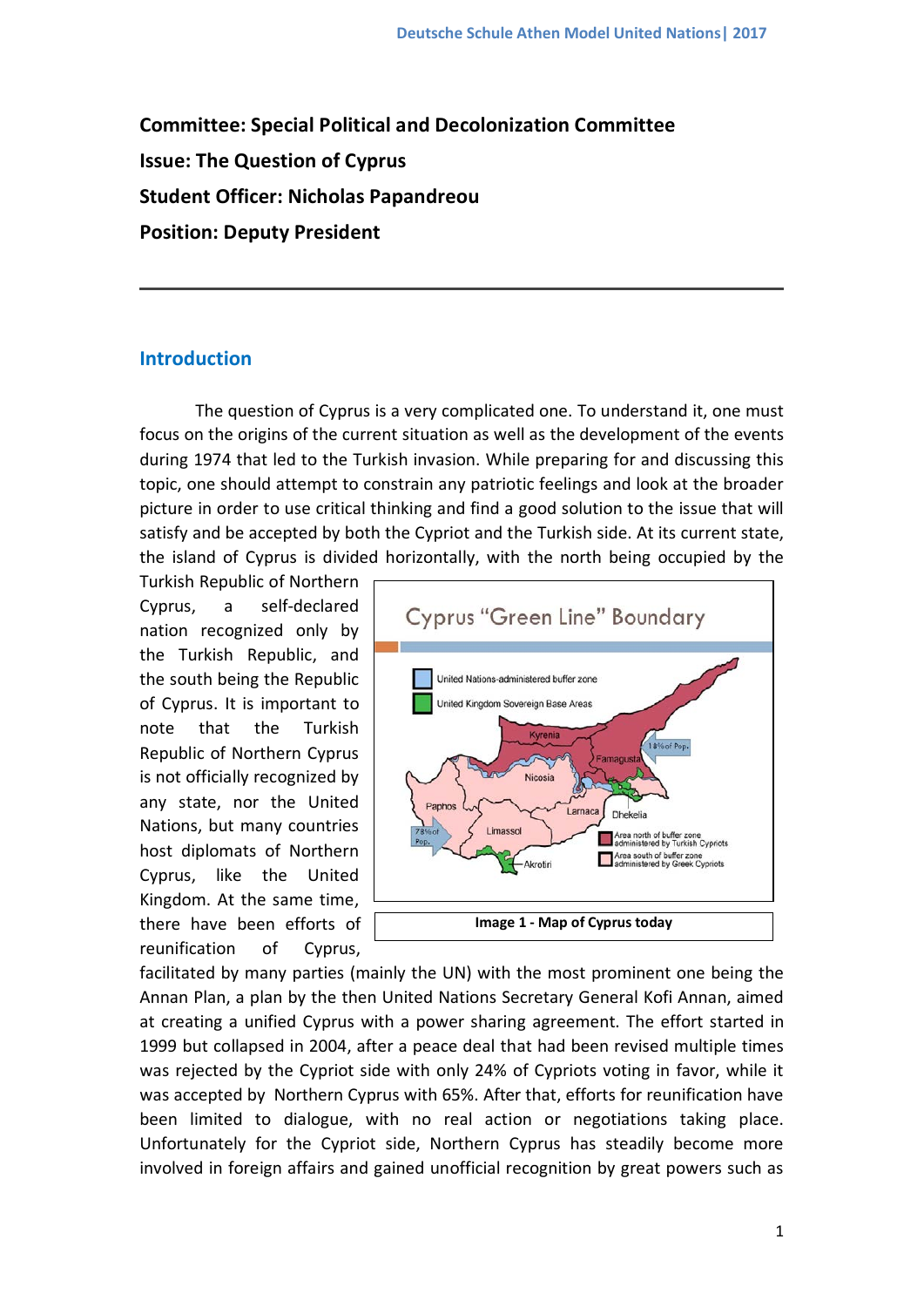the United States of America and the United Kingdom. This would give it more power in negotiations than the power it had right after the self – creation of the state.

The Republic of Cyprus became a member of the European Union in 2004 with hopes of receiving assistance from the powerful union in its attempts at reunification. After 2004 efforts of reunification have been very scarce, because Cyprus became much less powerful after its economic crisis and Northern Cyprus gradually became more powerful due to the reasons outlined above. If an agreement is to be reached today, it will be much less favorable to the south side of Cyprus than it was before.

# **Definition of Key-Terms**

# Coup d'état:

"Coup d'état, also called Coup, is the sudden, violent overthrow of an existing government by a small group. The chief prerequisite for a coup is control of all or part of the armed forces, the police, and other military elements. Unlike a revolution, a coup is a change in power from the top that merely results in the abrupt replacement of leading government personnel. Basically, a coup occurs when an authority other than the government wants to seize power via violent means. An example of a coup is the one that took place when the Greek Junta assumed power.<sup>[1](#page-1-0)</sup>

# Buffer Zone:

A zone of land between two countries that are engaged in war, facilitated by a third neutral power (in today's world mainly the United Nations), which separates the two countries and acts as a disincentive for further hostilities. The existence of a buffer zone occurs when two countries have signed a ceasefire but have not concluded a peace deal, as is the



**Image 2 - The Green Line in Cyprus**

#### Peace Deal:

**.** 

case in Cyprus and Korea.

<span id="page-1-0"></span><sup>1</sup> Encyclopedia Britannica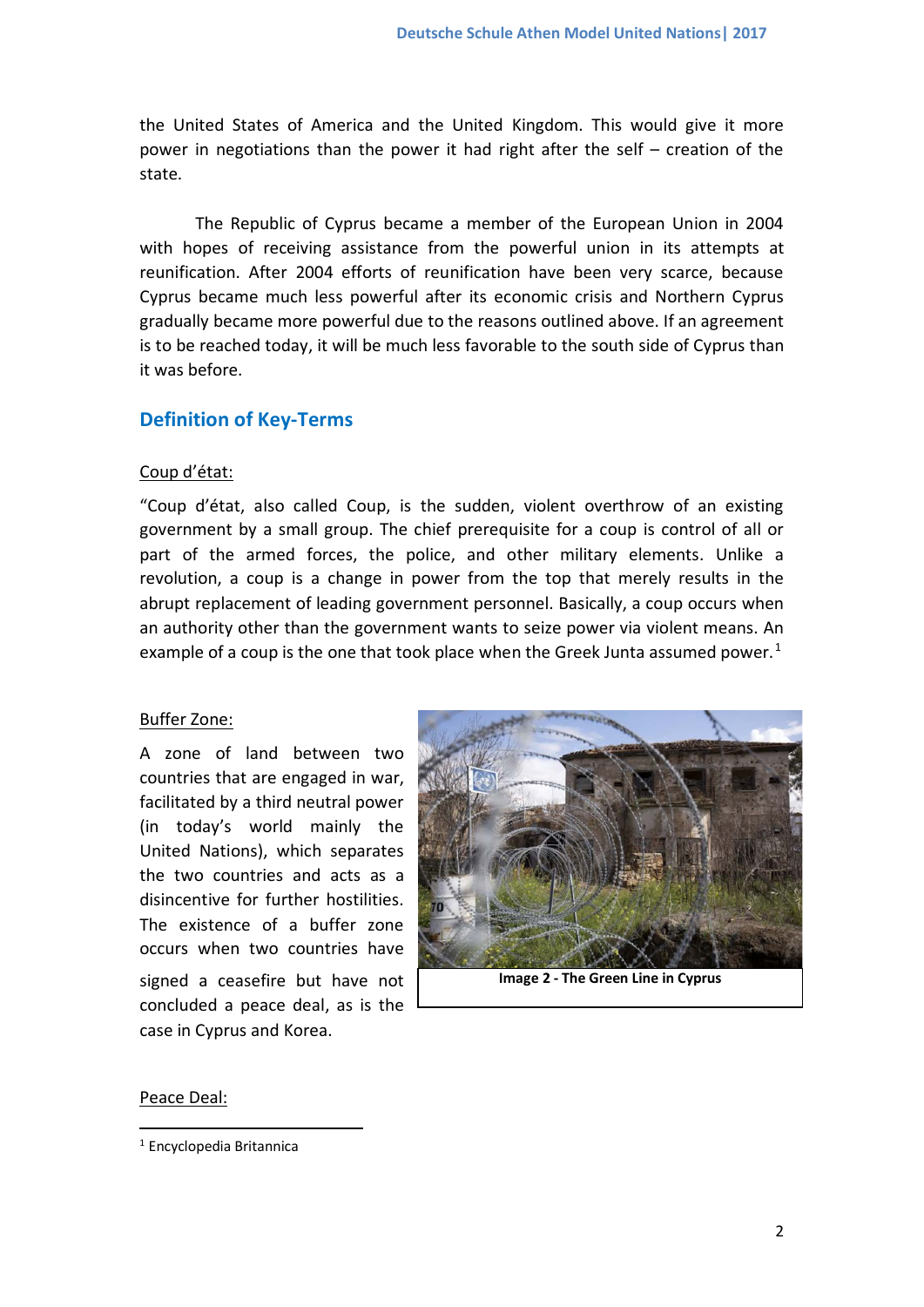A peace deal is a document that two countries previously involved in war create, in order to declare the terms under which a long-lasting peace can be achieved. A peace deal's harshness is proportional to the extent of the victory of the winning side. In the case of WW1, Germany suffered a total defeat and was forced to sign the very harsh Treaty of Versailles. In the case of Cyprus, the Republic of Cyprus was not completely defeated, which resulted in a divided Cyprus with no harsh terms imposed on the south. **A peace deal is discussed only after a ceasefire is in place.**

#### Power Sharing Agreement:

An agreement under which two previously separated countries unite in one and the new country's institutions are, effectively, divided between the two counties. For example: a president will be Northern Cypriot for one term and the prime minister will be Cypriot and for the next term the roles will switch.

# **Background Information**

#### **Origins**

#### Enosis & Conflict

Since Cyprus was under British rule, there was an idea created of achieving a so-called "enosis" with Greece. However, when the then government went to the British to ask for a referendum on the matter, the British rejected it. Thus, the church decided to conduct a "referendum" by collecting signatures on the matter and presenting them to the United Nations. After the British left Cyprus and the Republic of Cyprus was formed, the requests for enosis by the Greek government increased. However, the UN rejected the proposal since the "referendum" was not conducted in the legal manner of secret voting. At the same time, the United Nations stated that the referendum could not be considered valid, since Turkish Cypriots were excluded from the vote, which resulted in the opinion of the strong Turkish majority not being heard.

In 1973, Greece, Cyprus' most important and closest ally, was under the Junta, a dictatorship of three military colonels that assumed power via a coup d'état in 1967. The Junta was very favorable to uniting with Cyprus and



**Image 3 - The Three Colonels of the Junta**  $\begin{bmatrix} 3 \end{bmatrix}$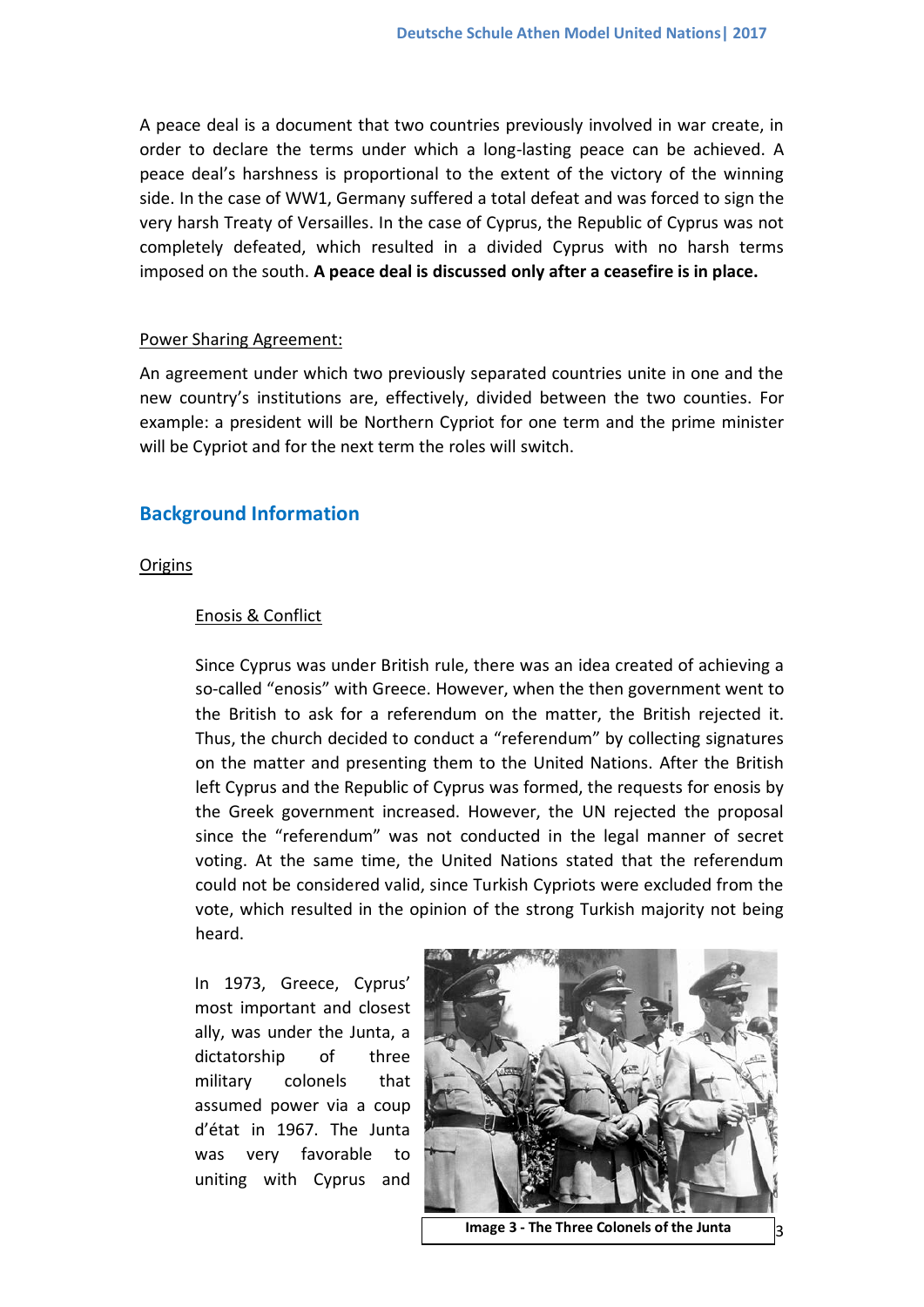achieving the so-called "enosis". In the midst of opposition to enosis, the Greek Junta decided to force the unification and staged a coup d'état in order to overthrow the Cypriot government of Makarios III. He was replaced with Nikos Sampson, a pro enosis Greek, sent in by the Junta. Five days later, Turkey invaded Cyprus, citing the protection of Turkish Cypriots (who did not accept Enosis) and the violation of the 1960 Treaty of Guarantee, an agreement between Greece, Cyprus, Turkey, and the UK that states in its first article that Cyprus is banned from uniting politically or economically with any other state. If such a move was undertaken, the Treaty of Guarantee gives the right to intervene – politically or militarily - to the Guarantor Powers. This justification has been rejected by the International Community and the United Nations. In general, Turkey did not want Turkish Cypriots being subjected under Greek rule, because of historical conflicts. Seeing the rapid escalation from the Greek Junta in the form of the coup, Turkey had to respond, and it responded in a way that guaranteed its own interests.

#### Peacemaking

On July 25<sup>th</sup>, 1974, the first talks begin in Geneva between the foreign ministers of Greece, Turkey, and the UK to discuss the situation on the island. Nevertheless, on the 29<sup>th</sup> of the same month, the Council of Europe passed a resolution condemning the Greek coup and acknowledging the right of Turkey to guarantee the sovereignty, territorial integrity, and security of Cyprus. On the 10<sup>th</sup> of August, the second Geneva conference took place. Most importantly, on the  $16<sup>th</sup>$  of August, after the ceasefire that took place, the United Nations drew up the Green Line, a buffer zone between the two opposing nations, effectively partitioning the island into an area controlled by the Republic of Cyprus and the Turkish Republic of Northern Cyprus. The Green Line cuts right through the middle of Nicosia, the capital of Cyprus and stretches out for 180 kilometers. This demilitarized zone is facilitated by the United Nations Peacekeeping Force in Cyprus. The population is now divided with 78% on the southern side, 18% on the northern side and the final 4% in the British Bases on the island. The Turkish Republic of Northern Cyprus banned crossing the Green Line into Turkish Territory, a measure which was effectively lifted in 2003. Although the ceasefire agreed upon is still in place with no conflict interruptions, the two countries have yet to sign a peace deal, which would end the conflict.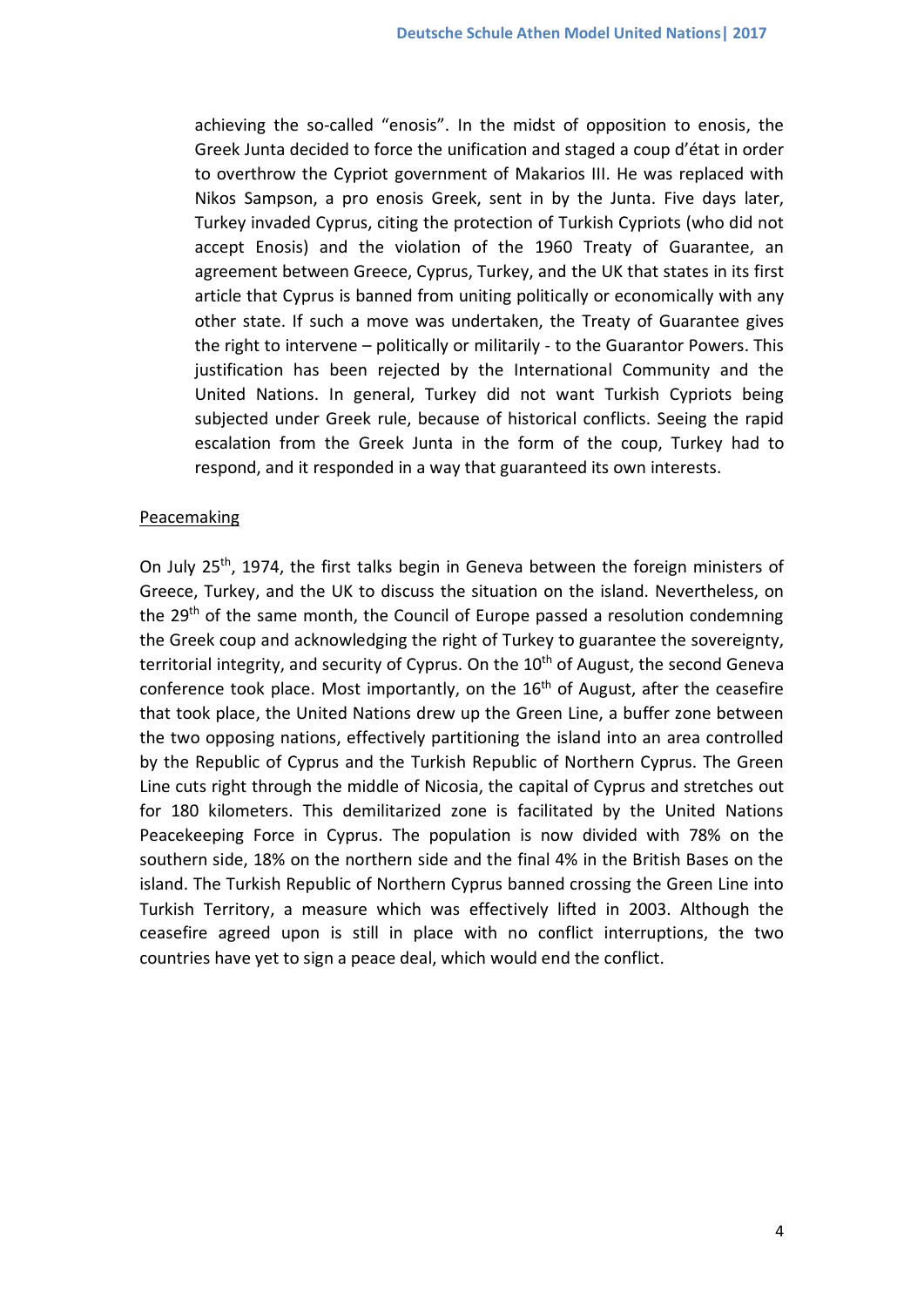#### Peace Deal Negotiations: Annan Plan

#### Negotiations and Rejection

Essentially, the one *real* effort from the international community and the United Nations to solve the Cyprus problem was the Annan Plan. From 2002-2004, the Annan plan was the UN's most detailed attempt to create a federal solution to the Cyprus problem. The plan, named after Kofi Annan, then Secretary General of the UN, was supported very heavily by the European Union, as Cyprus was set to join it in 2004. The first draft of the peace deal was presented by the Secretary General in November

2002, a plan which underwent 4 revisions, totaling 5 peace deal drafts. However, although Annan



**Image 4 - Kofi Annan - 7th UN Secretary General**

wanted the plan to emerge from discussions between the two involved parties, he had to finalize the plan himself, as the negotiations collapsed in 2004. Greece and Turkey were in favor of the plan, while the Greek Cypriots, after a call by their Prime Minister Tassos Papadopoulos, rejected the plan, with 76% voting against. The Turkish Cypriots were finally given what they wanted, official recognition and the isolation of other nations towards their nation would be ended. The Greek Cypriots, however, thought that the Annan Plan was too in favor of the Turkish side, and that they would have a much stronger hand after entering the EU, due later the year of the referendum. Greece had just had its elections in early 2004 with the New Democracy party, under its leader Kostas Karamanlis, and was not keen in engaging with an unstable island of Cyprus.

#### Contents

The Annan plan proposal was to establish the United Cyprus Republic, "an independent state in the form of an indissoluble partnership, with a federal government and two equal constituent states, the Greek Cypriot State and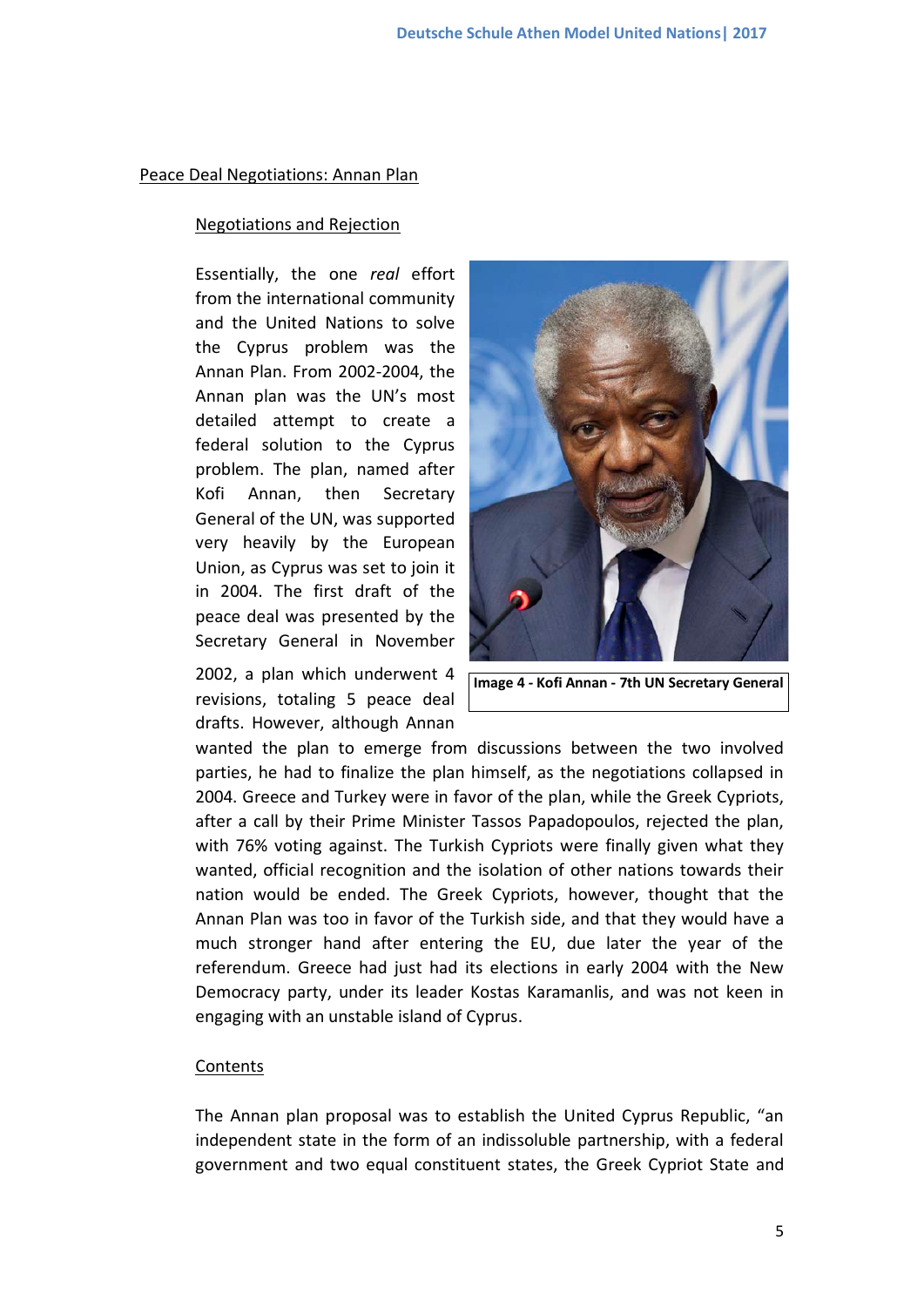the Turkish Cypriot State"<sup>[2](#page-5-0)</sup>. The new country's structure would be based on the model used by Switzerland.

The new state was set up to have a parliament made up of two houses. A Senate (the upper house) would have 48 members with each of the two

communities having 24 members, while a Chamber of Deputies (the lower house) was to have 48 members, with a minimum of 12 of them being Turkish Cypriots. Decisions by parliament would require a simple majority vote of

both houses to pass. Along the same lines, the two communities would have separate legislatures.



The executive power would lie in a presidential council of 6 members, which would elect the president and vice-president, who would switch positions every 20 months.

Furthermore, the plan included a-close-to 10% increase of the land of the Greek-Cypriot side, as the ratio of the population of the two countries did not compare to the land ratio.

Finally, the plan included clauses depriving some Greek Cypriots the opportunity to return to their own homes. All citizens that had homes on the northern part of the island would be forced to abandon them.

**.** 

<span id="page-5-0"></span><sup>2</sup> http://cyprus-mail.com/2016/12/29/peace-plans-2004-annan-plan/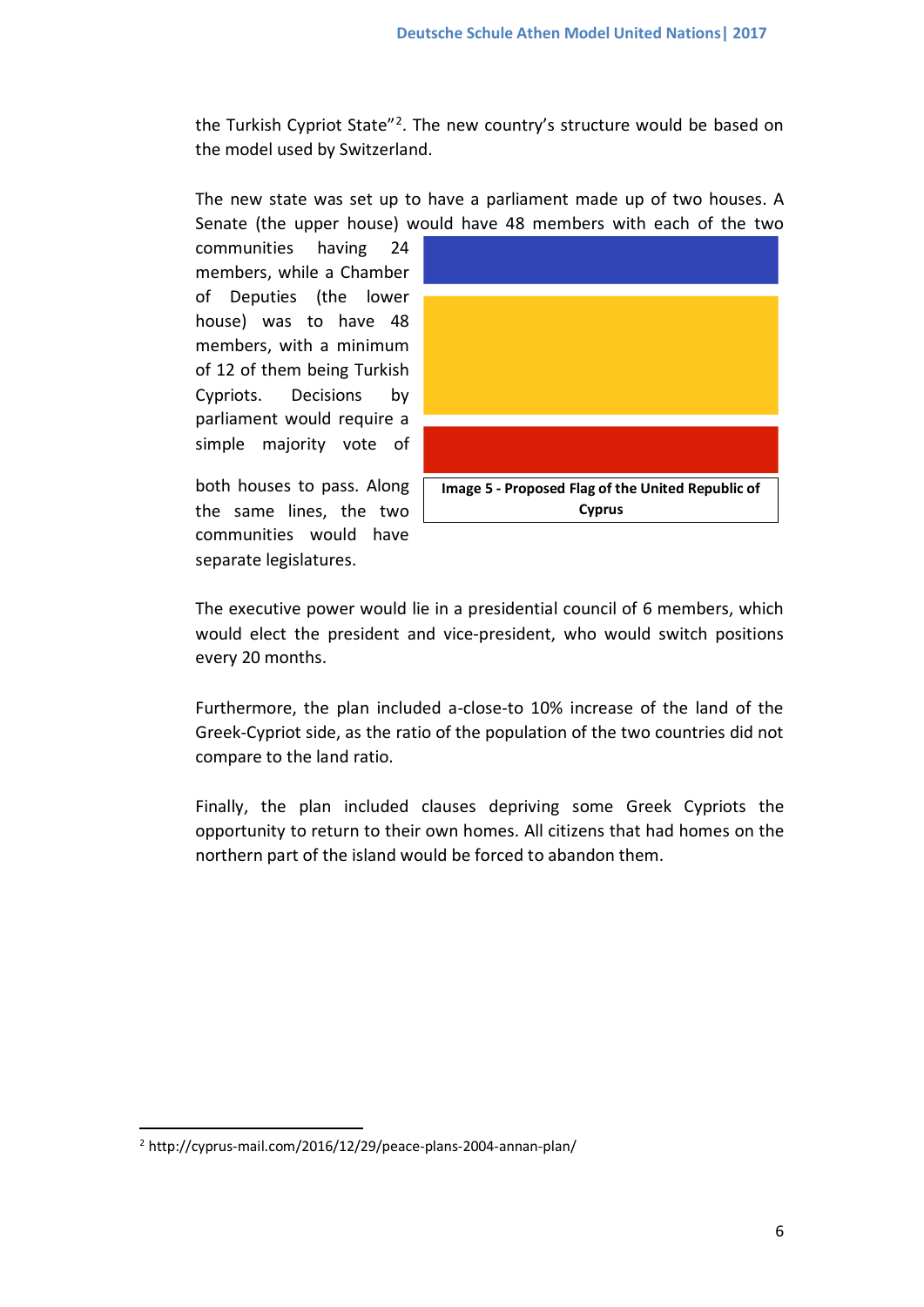#### Current state

After the official establishment of the Turkish Republic of Northern Cyprus, Turkey

started sending, often by force, settlers to the TRNC in order to increase the population of the north and try to balance out the imbalance of the numbers of the two populations. This process continues today. In general, Cyprus is one of the top issues of the politics of the Republic of Cyprus and also the relations of Greece and Turkey.



Every year the Security Council reaffirms the condemnation of the occupation of Northern Cyprus and the declaration of the TRNC. From 2004, only the southern part of Cyprus is a member of the EU.

In 2017, however, talks were picked up between the two sides, with support from the guarantor powers of the UK, Greece, and Turkey. These powers, along with the leader of the Turkish Cypriot community, met at Crans Montana. However, these talks collapsed after Turkey continued to insist that occupation troops should remain on the island, even after a federal unification.

# **Major Countries and Organizations Involved**

# Greece

Greece is a very important ally to Cyprus and is working in tandem with the Republic of Cyprus in order to reach a solution to the Cyprus problem. Although the Greeks were somewhat responsible for the whole problem with the organization of the coup, relations between the Greek and Cypriot governments are very close, with both trying to achieve a favorable solution and accepting the fact that the goal of the Greek coup was enosis. Greece often participates in discussions with the Turkish side in order to resolve the Cyprus situation.

#### Cyprus

Cyprus is the party directly involved in the issue, as it was the one invaded. Cyprus also is trying to find a solution in the Cyprus situation, albeit with sometimes blurred thinking. During the referendum of the Annan plan, Cypriots rejected the proposal made by UN Secretary General Kofi Annan which proposed a power sharing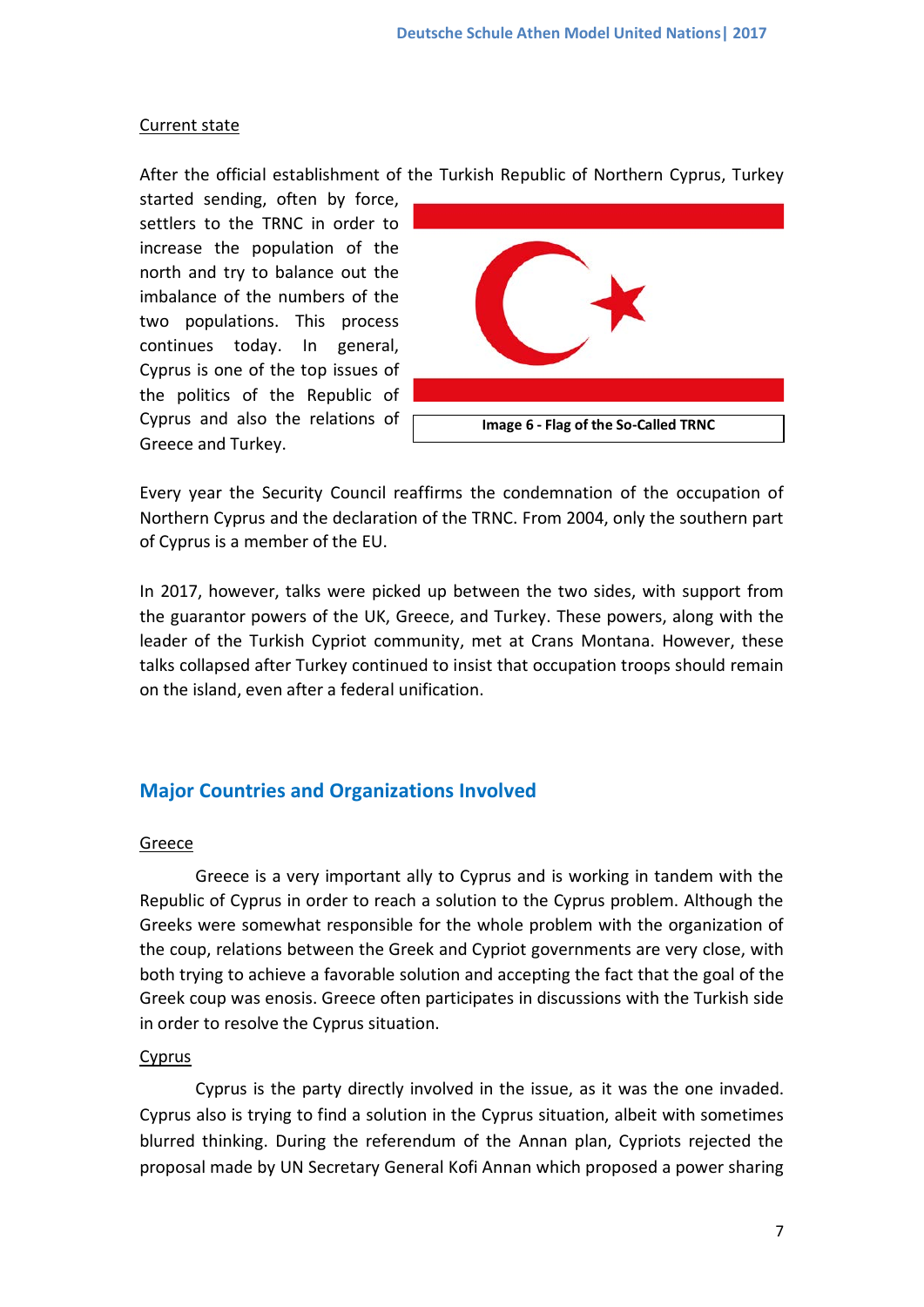agreement. The rejected proposal was a golden opportunity for the Cypriots, because now the Turkish Republic of Northern Cyprus is now in a much more powerful position than before, the same terms with the Annan plan are now unfeasible and a potential deal will favor the north more.

#### United Kingdom (UK):

The UK is one of the guarantor powers in the situation of Cyprus. Cyprus gained its

independence in 1961, after 83 years under the control of the British. Relations between the two countries are as close as ever. Almost 270,000 Cypriots are living in the UK and 70,000 Britons live in Cyprus, with over 1,000,000 visiting the island every year. Furthermore, Cyprus is the



UK's 3<sup>rd</sup> most significant trading partner. Finally, the UK has two military bases on the southern part of Cyprus, which are used for operations in the Middle East and for combating maritime threats.

#### Turkey:

Turkey also is one of the guarantor powers of Cyprus. As a country, Turkey also wants to find a solution with Cyprus. However, it no longer supports the clauses of the Annan plan and is looking to get more out of a potential deal. Such a will is shown in the June 2017 negotiations on the Cyprus problem, which took place in Switzerland. Tukey also created and is the only supporter of the unrecognized Turkish Republic of Northern Cyprus, Turkey's puppet state. The situation with Greek – Turkish relations, however, creates a more unstable environment around reaching a solution with Cyprus. Especially after the attempted coup in Turkey, and the fleeing of some Turkish military officials, followed by the refusal of Greek courts to extradite the officials back to Turkey, relations have worsened between the two countries with Turkey increasing the number of times its ships and planes violated the Greek border.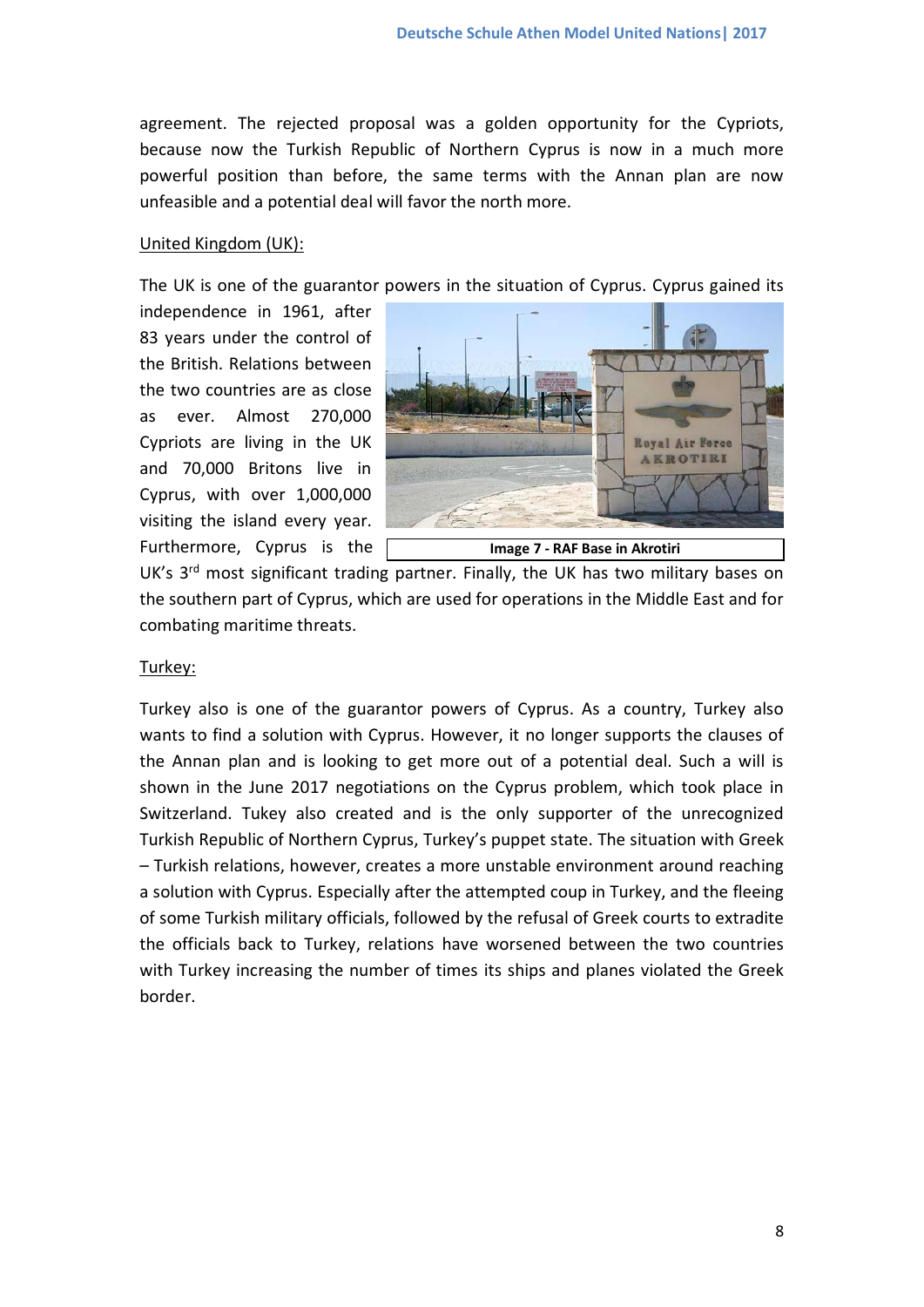# **Timeline of Events**

| <b>Date</b> | <b>Description of event</b>                                                                                                                                                                                                                                                                                                                                    |
|-------------|----------------------------------------------------------------------------------------------------------------------------------------------------------------------------------------------------------------------------------------------------------------------------------------------------------------------------------------------------------------|
| 1914        | Cyprus is annexed by Britain, following 300 years of Ottoman<br>rule                                                                                                                                                                                                                                                                                           |
| 1925        | Cyprus is declared a crown colony                                                                                                                                                                                                                                                                                                                              |
| 1955        | Greek Cypriots begin guerrilla war against the British. Guerilla<br>movements, like the National Organization of Cypriots<br>Combatants, want to achieve enosis. As a response, the British<br>arm the Turkish Cypriots to form a paramilitary police force                                                                                                    |
| 1959        | Archbishop Makarios III, deported in 1956 and head of the<br>enosis campaign, returns to Cyprus and is elected president.                                                                                                                                                                                                                                      |
| 1960        | After an agreement by the Turkish and Greek Cypriot sides,<br>Cyprus gains independence. A Treaty of Guarantee allows<br>Greece, Turkey, and the UK to intervene, while Britain keeps<br>control of two military bases                                                                                                                                         |
| 1963        | Makarios proposes a new constitution that undermines the<br>power sharing agreement. Violence between<br>the<br>two<br>communities erupts and the Turkish-Cypriots withdraw from the<br>power sharing agreement                                                                                                                                                |
| 1964        | The UN sets up the United Nations Peacekeeping Force in Cyprus                                                                                                                                                                                                                                                                                                 |
| 1974        | The Greek Junta sets up a coup to overthrow Makarios, who<br>escapes. Soon thereafter, Turkish troops land north of Cyprus.<br>The coup fails, but Turkey succeeds in capturing 1/3 of the<br>island. The border is set up along the Green Line, which had<br>been agreed in 1963.<br>Glafcos Clerides assumes the role of President until Makarios<br>returns |
| 1975        | An independent Turkish administration is set up with Rauf<br>Denktash as president                                                                                                                                                                                                                                                                             |
| 1977        | After the death of Makarios, power is assumed by Spyros<br>Kyprianou                                                                                                                                                                                                                                                                                           |
| 1980-2002   | UN sponsored talks between the presidents of the north and<br>south are set up and collapse                                                                                                                                                                                                                                                                    |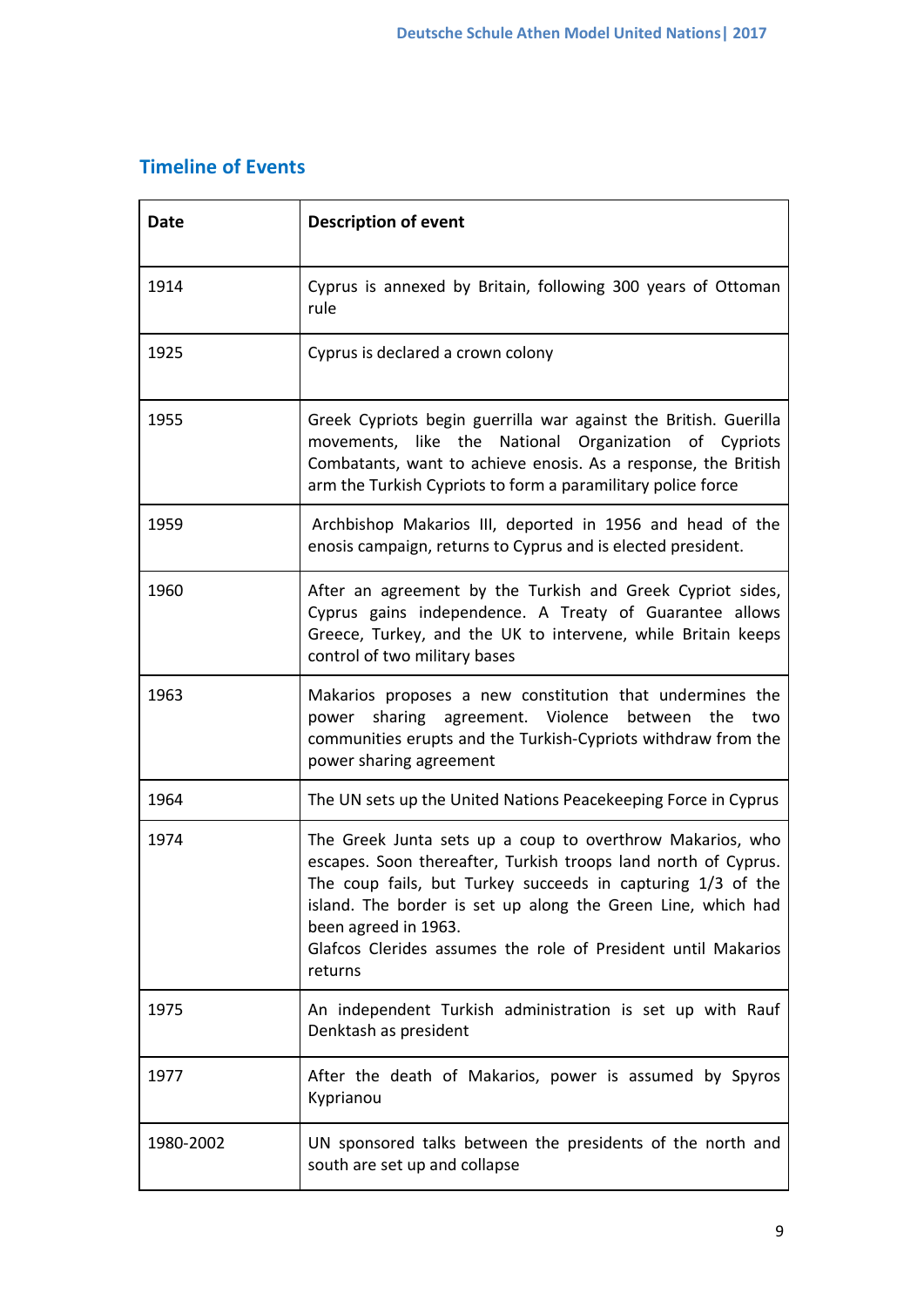| 2002-2004     | UN sponsored talks resume and the Annan Plan is proposed                                                         |
|---------------|------------------------------------------------------------------------------------------------------------------|
| May 1st, 2004 | The south of Cyprus joins the EU, along with 9 other states                                                      |
| January 2008  | Southern Cyprus adopts the Euro                                                                                  |
| $2004 - now$  | Attempts are made for meaningful talks to resume, but a peace<br>deal is not reached. The island remains divided |

# **Relevant UN Treaties, Resolutions, and Events**

# United Nations Security Council Resolution 155

Adopted unanimously on the 23<sup>rd</sup> of August 1960, the Security Council welcomes the Republic of Cyprus in the UN

# United Nations Security Council Resolution 186

Adopted on 4/4/1964, the Council states that the situation in Cyprus will likely threaten international peace. It contains requests to the government of Cyprus to adopt action to stop the violence and calls all member states to refrain from action that would worsen the situation. It also establishes the UN Peacekeeping Force in Cyprus

# United Nations Security Council Resolution 192

Adopted on 20/6/1964, it extends, with the consent of the Republic of Cyprus, the presence of the UN Peacekeeping Force

# United Nations Security Council Resolution 193

Adopted on 25/9/1964, it reaffirms a statement by the President of the SC that urges the "government of Turkey to cease the bombardment of and the use of military force of any kind against Cyprus and to the Government of Cyprus to order the armed forces under its control to cease firing immediately"

# United Nations Security Council Resolutions 353

Adopted on 20/6/1974, it calls for a ceasefire, demands an end to foreign military intervention, requests that Turkey withdraws military personnel and that Greece, Turkey, and the UK enter talks, and that all states respect the sovereignty and territorial integrity of Cyprus.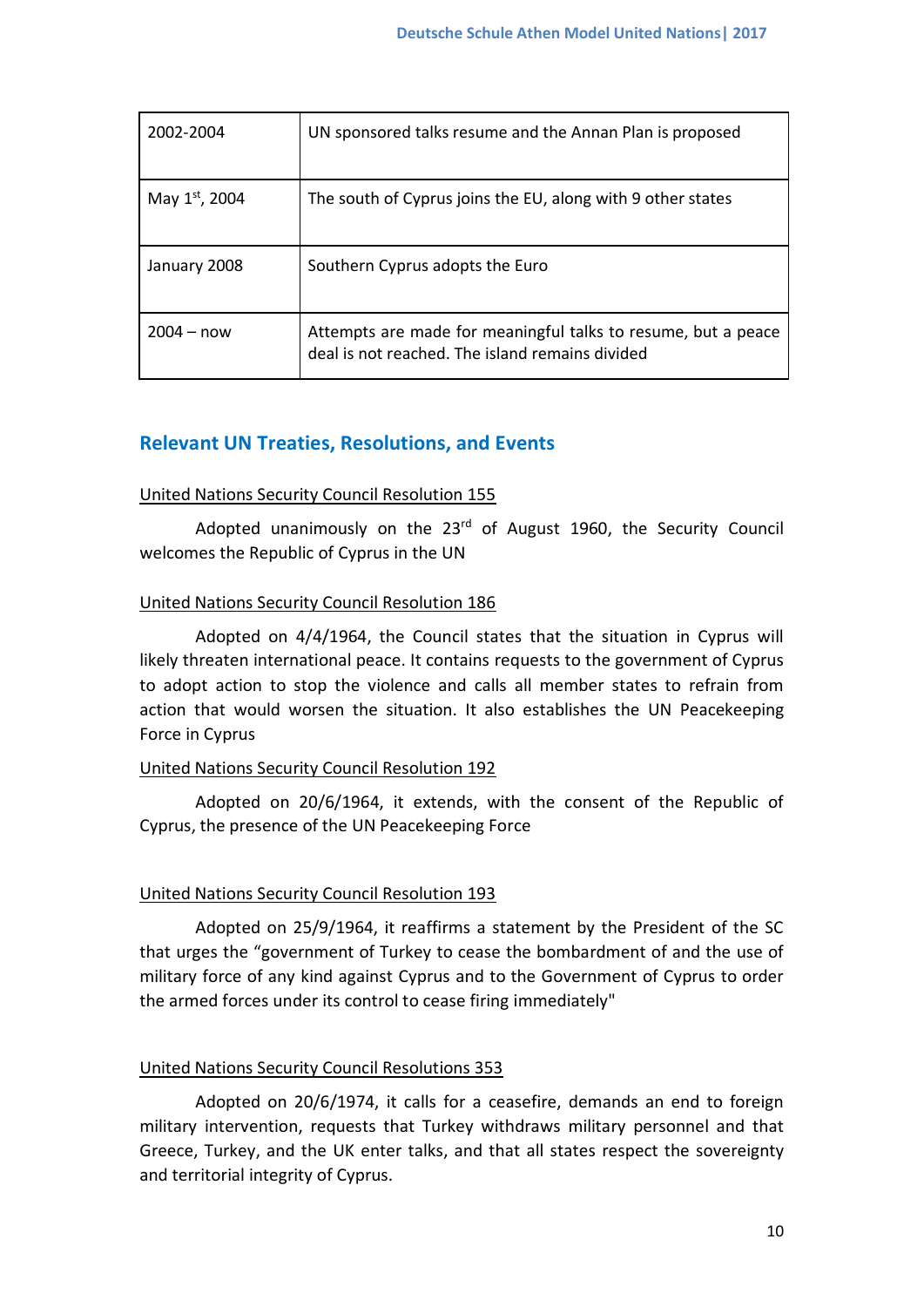#### United Nations Security Council Resolutions 367

Adopted on 12/3/1975, it condemns the decision that declares the north of the Republic of Cyprus as "Turkish Federal State"

# **Previous attempts to solve the Issue**

As mentioned previously, the UN has made just one substantial attempt to solve the Cyprus problem. However, the Republic of Cyprus never expected the TRNC to become more powerful. This opinion of superiority in the Annan Plan negotiations led to the continuation of the situation. Only now is Cyprus coming to its senses, something which is shown in the Crans Montana conference of June 2017 on the situation in Cyprus. However, due to the fact that the north is now in a more powerful position than before, having turned its back on the atrocities committed during the assault and the effective short-term war that occurred, it now is in a position to demand more than what the Annan plan gave it, and Greece and Cyprus are left in a deadlock, even though they are proposing mainly what the Annan plan proposed. If a solution is to be found, it will not be close to what Secretary General Kofi Annan proposed in his famous plan. The golden opportunity presented by the Annan plan, 30 years after the invasion, was not grasped by the Cypriot side, and now the events have turned against them. In any case, the populations of both south and north are pushing heavily for an agreement to be made by organizing demonstrations.

# **Possible Solutions**

One of the most prominent ways to solve the Cyprus problem is to try to reach a powersharing agreement, much like what the Annan Plan tried to achieve. For this to happen, a coordinated effort must be made by all parties, in order to transform words into action. The United Nations also should have



**Image 8 - Mr Gutteres, Anastasiadis, and Akinci, Geneva, June 2017**

an essential role and be present in the negotiations. However, if the proposed plan is a copy of the Annan plan, this will be much less likely to be accepted by the Turkish side. As mentioned previously, the Turkish Republic of Northern Cyprus is in a much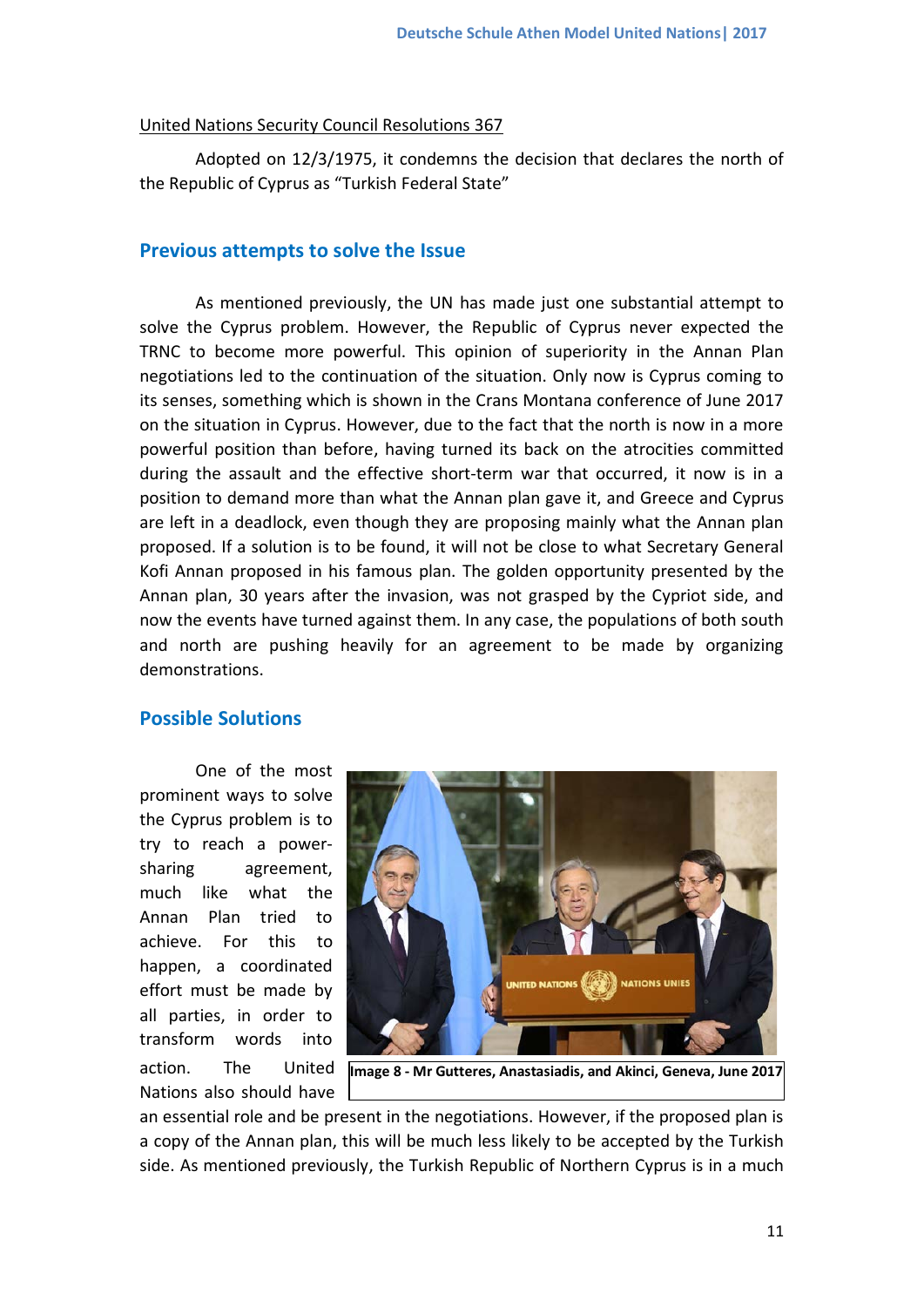better position than before, and will have a stronger hand in negotiations. The population of Northern Cyprus will also be less likely to accept an Annan plan 2.0. However, if a solution more favorable to the north is put up for a referendum, the Republic of Cyprus will be much less likely to vote in favor for it, since this essentially shows a second defeat as a nation to the Turks. At the end of the day, though, such a solution is the only one feasible to reach a long-lasting peace. Attempts will have to be made in order to educate the public of the Republic of Cyprus to vote in favor of such a plan.

In case the above plan isn't favored by the Republic of Cyprus and Turkey, another solution is to agree on a permanent division of the country to end the current state of war and remove the Green Line buffer between the two countries. Such a solution, however, ultimately results in the acceptance of the loss of the northern part of the island for the Cypriots, something which would make them unlikely to vote in favor of in a possible referendum. For Turkey, this is the best solution possible, as it solidifies its conquest of land.

The final solution that can be proposed, but is extremely unlikely to be accepted, is the return of the land captured by Turkey to Cyprus and the dissolution of the unrecognized state of the Turkish Republic of Northern Cyprus. Even though no member state of the United Nations or organization in general recognizes the Turkish Republic of Northern Cyprus, it is highly unlikely that it will agree to a return of land, because Turkey is a much more powerful country and also because the coup in Cyprus was a violation of democracy and may have endangered the indigenous Turks, whose number has increased after the capture of the north.